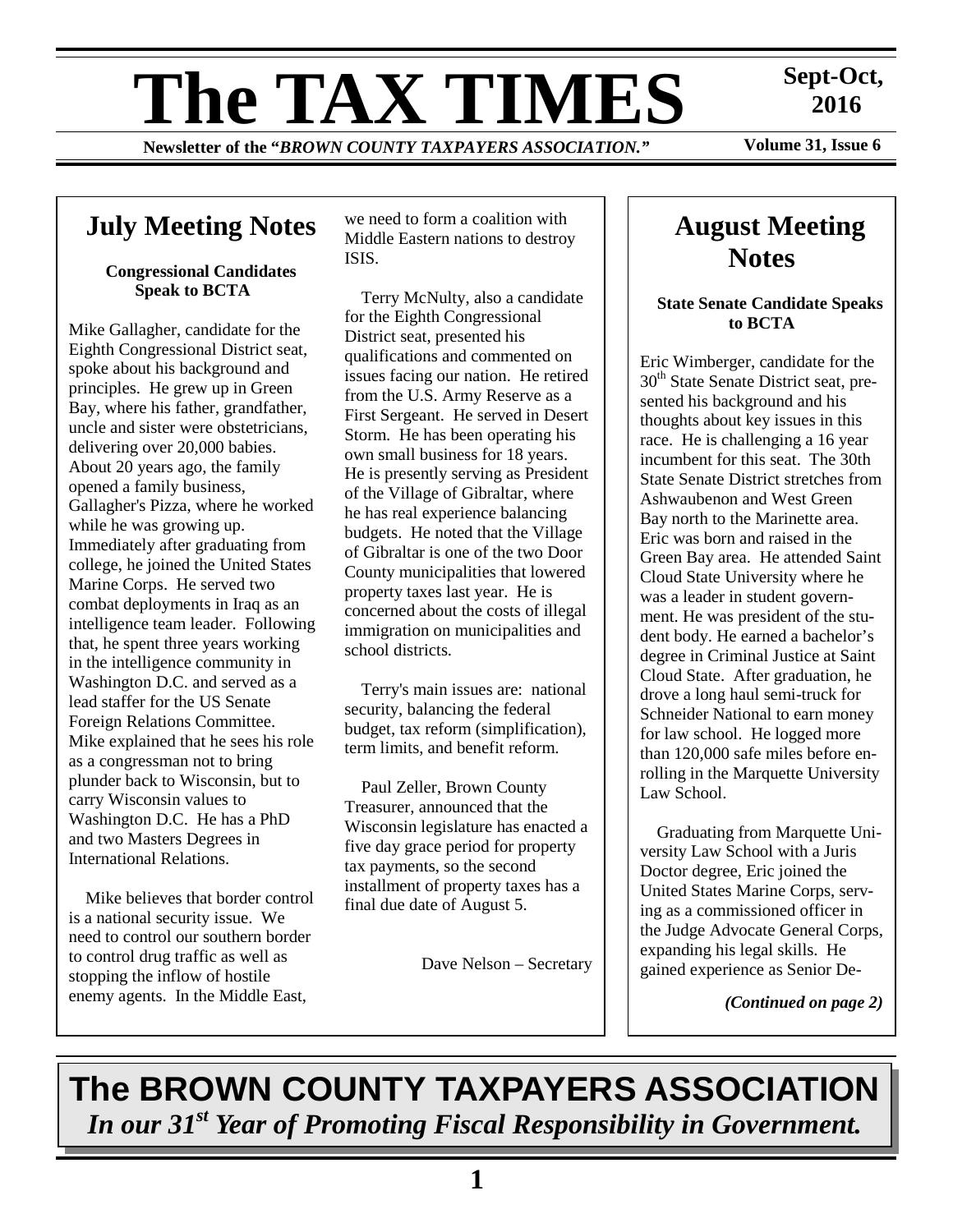## *(Continued from page 1)*

fense Counsel and Senior Legal Assistance Officer at Marine Corps Air Station Iwakuni, Japan. He served in Washington D.C. as Attorney Adviser for the Department of the Navy Physical Evaluation Board. He was honorably discharged from the US Marine Corps as a Captain. Returning home in 2010, he opened his own private practice law office.

Eric believes in smaller government and reasonable taxes with the understanding that there is a need for government and a place for it. He stated that the cost of education and student loans are likely to be important issues in this race. He explained that students need to evaluate the potential earnings from a college degree before taking out massive loans to finance their education. This is a matter of personal responsibility. While there is great concern over the rising costs of higher education, there is virtually no effort being made to get a clear eyed understanding of the factors contributing to the increase of educational costs. Redundancy of programs needs to be focused upon. Road construction and maintenance costs are important issues as well.

Dave Nelson – Secretary

## **Things That Make Us Wonder**

The United States of America has long had a reputation of being a country where any citizen could become President if he/ she made up their mind to do so. Perhaps that theory is being proven as fact as some of our recent and/or wannabe Presidents have not really possessed the leadership, wisdom, and inspirational qualities the job requires and to excite the enthusiasm of the majority of citizens,

Not that this is a bad thing. At least we still supposedly have a choice. However, in the age of mass media, daily polls telling us what to think and accept as the truth, and large sums of money from unnamed special interests to pay for advertising with the intent of disgracing ones opponent rather than honestly disclosing your own agenda has tarnished the system and dignity of the office,

Choosing between who you like and trust the least or who you dislike the most is not the way to elect the President of The United States - Democrat or Republican.

\* \* \* \* \*

While gun control advocates continue their campaign against firearm ownership, we seem to allow the menace of drugs in our society to be of much less concern. This despite statistics indicating about twice as many people die from drug abuse and overdose as gunshot injuries in the country each year.

Also, a good number of gun deaths can be attributed to the drug trade,

Articles and views appearing in the "TAX TIMES" do not necessarily represent the official position of the Brown County Taxpayers Association. We want to encourage discussion and input on current issues of taxpayer interest and invite your comments or articles suitable for future "TAX TIMEES." Please send them to the BCTA, P.O. Box 684, Green Bay, WI 54305-0684 or email BCTaxTimes@gmail.com

along with the crimes committed just to make money to buy the stuff. There is big, big money involved which likely escapes the legal economy or detection by enforcement officials.

The trend seems to be towards modifying our drug and substance abuse laws with political blessings, including legalization of marijuana use. We note that many of President Obama's executive pardons of felons were for those convicted of drug related charges. Unfortunately our prisons and courts can't handle them all.

Maybe the deaths of high-profile celebrities who are then treated as heroes and the reputation of the Hollywood crowds lifestyle is part of the problem.

 $* *$ 

Inflation and the high cost of living have combined to reduce the purchasing power of many to poverty levels. A big problem in search of an answer. The administrations solutions, while no doubt popular to lower paid workers include raising the minimum wage to \$15.00/hr., and expanding the threshold for paying overtime. Two popular proposals with workers but guaranteed to make bad things including unemployment and inflation worse.

We can agree that every worker should be paid fairly for the work they do. However is it the governments or the employers job to determine what a job is worth? Uncle Sam and the states already establish working conditions and safety rules, forcing private employers to cope with onerous regulations that force them to reduce overhead to remain competitive or move jobs overseas.

In other words, It should be up to the employer to keep his workforce content, and up to employees to qualify themselves for what they want to do in life. If an employer doesn't pay enough, they will suffer the conse-

*(Continued on page 3)*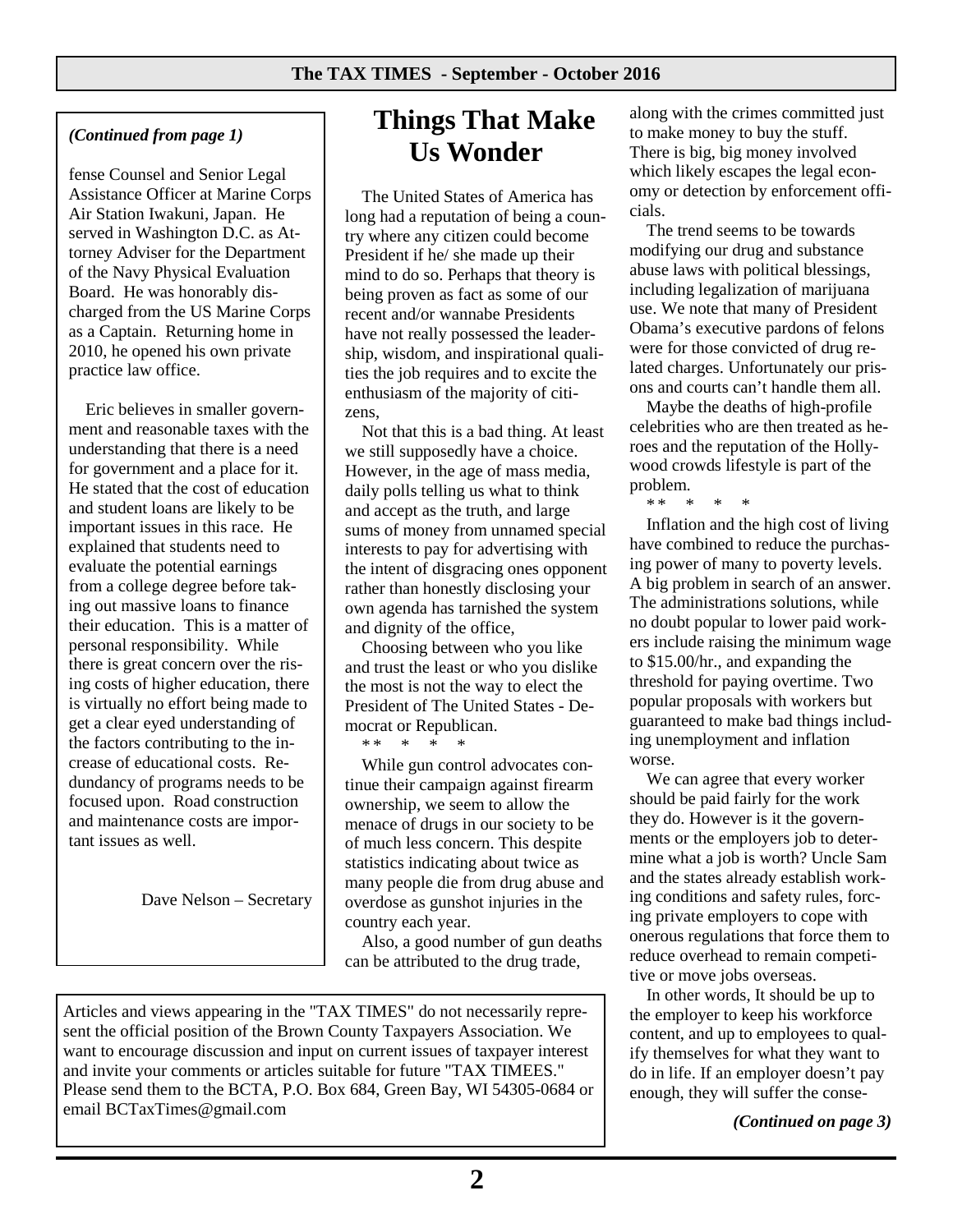#### **The TAX TIMES - September - October 2016**

#### *(Continued from page 2)*

quences. There is no shortages of educational opportunities available offering training to better paying jobs.

The first minimum wage was established in 1938 at .25 cents per hour. Since than it has risen to \$7.25 although several states are already higher. Proposals to raise it to \$15.00 would more than double some workers pay, and equate to 6000% in about 75 years. Questions would be, is this the limit, and just where are we going from here? Different parts of the country have different costs and standards of living and people accept that.

Any employer will tell you that some employees are worth a lot more than others, and being forced to give non-producers mandated increases will only be counterproductive. The same with recently enacted overtime rules. Many workers prefer a salary over an hourly wage as it gives them more flexibility and responsibility. Many employers such as retail fields seem to prefer to limit hours worked to 40 or less and hire additional help rather than paying overtime. While civil service and government employees seem able to work overtime rules to the limit to their advantage at the expense of taxpayers, private industry must concern itself with the welfare of its hard working employees and still make a profit. The net result could be fewer people employed but even fewer benefiting from overtime. Another well intended but bad idea.

\* \* \* \* \*

Two items prominent lately in the local news. One concerns what to do with the \$17 Million or so being returned from overcharges on the Lambeau Field .5% sales tax deal. Citizens have submitted a long list of ideas including a baseball stadium, an outdoor Olympic size swimming

pool, and other recreational projects: plus many other good ideas and items taxpayers would or could pay for otherwise with increased taxes.

In the meantime we are reading of the need for a new police headquarters, an addition to the county jail, lead pipe replacement, repairs to schools, and a "wheel tax" to raise money for road repairs. Unfortunately the money being returned by the Packers would not go far against all of these projects but we will all end up paying for them. The idea of returning the money to taxpayers keeps getting rejected, and if the funds were simply transferred to municipal bank accounts it would be lost in the shuffle. The fact remains that whatever happens, Joe Taxpayer still pays for it.

\* \* \* \* \*

The Wis. Dept. of Transportation has a long shopping list of projects to do, but is a little short of cash with which to proceed. While highway improvements and maintenance are high on the list of taxpayer expectations, the costs of land acquisitions and construction keeps rising in excess of available revenue. The Federal Highway System is facing the same problems.

Wisconsin's gasoline tax and registration fees are already among the highest, but will be an obvious target as people expect better roads.

Why highways are so expensive is obvious when winding through the orange barrels on I-41 on Green Bays west side. This project has been ongoing for at least 4 years and no doubt consumes a large part of the DOT state budget. We have probably forgotten what it was like before they started, but realize improvements were needed and am sure will appreciate it when complete.

Back to costs: We have seen nothing in the news as to whether this project, is below, on, or grossly above the budget established when it

began. The public should know and maybe would have a better understanding of what the DOT is doing or just handing out blank checks.

\* \* \* \* \*

The proposal to add two additional floors to the Cherry St. parking ramp for apartment development is interesting to say the least. There would have to be modifications made to the structure for access and utilities to accommodate the future residents along with a loss of some future parking revenue. We should also assume the developers plan on proceeding without the use of taxpayer money.

Otherwise, it could be a great way to enhance the downtown area, with the thought that there are two other parking ramps and a lot of low buildings available for improvement. Any suggestions on how to bring back some of the retail business that used to make the downtown area the destination of choice?

\* \* \* \* \*

The *"Paperwork Reduction Act of 1995, "* was enacted with all good intentions of simplifying and streamlining life for the government and its constituents, while saving some money and perhaps a few precious trees along the way. Like much of what happens in Washington, It was soon forgotten about.

Examples are the IRS tax forms which seem to become more complex each year while the IRS wonders why they have a non-compliance problem. The classic example of a paper waster is ObamaCare which at last count had 10,535 page plus a few thousand more pages of explanation to help understand it. The paperwork load dumped on the medical, banking, and security industries in recent years is also an absurdity.

While ObamaCare may have been imposed to help the more unfortunate among us, are they expected to understand it or the options available? How

*(Continued on page 4)*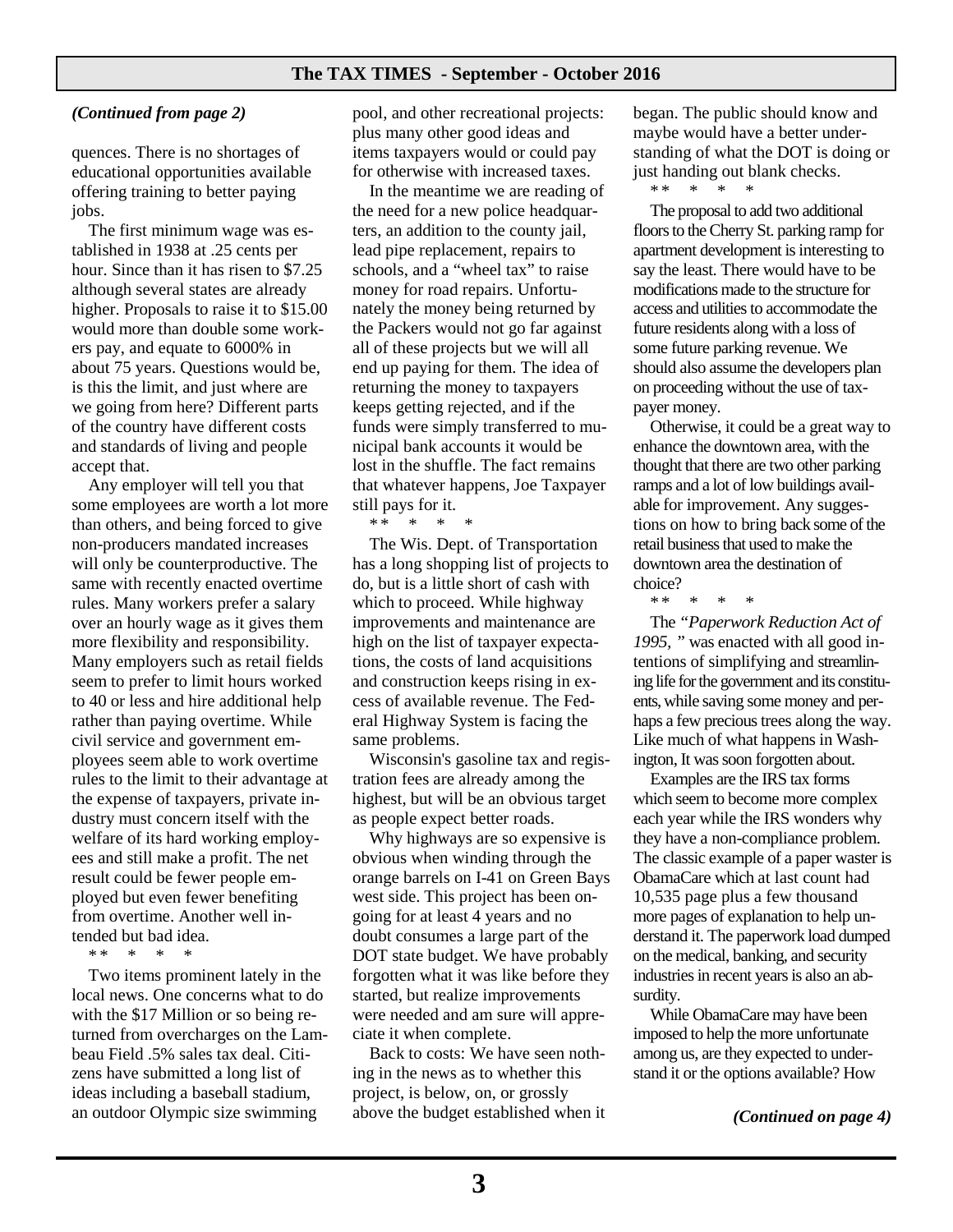#### *(Continued from page 3)*

many Congressmen have actually read it or comprehend all of the invasive clauses hidden in the fine print?

Anyone who has dealt with a health care provider, investment broker, automobile dealer, or banker to name a few may wonder why there is so much paperwork involved. These are often not the fault of the vender but mandated by some government agency that has sole function is writing regulations and overseeing compliance. In many cases, particularly health care, there is considerable cost passed on to the customer.

The concern is that government could actually reduce paperwork and expense for themselves and the public by being more efficient. Are we correct in assuming that far too many public employees are engaged in crafting new regulations and qualifying people for subsidies. Much of the current campaign blabber we hear from some candidates would only make things worse.

\* \* \* \* \*

Several states have passed or are considering resolutions asking Congress for an amendment to Article V of the Constitution allowing states veto power over Federal legislation which could effect them. This is the provision that enforces all Federal Laws across the land regardless of how stupid or unenforceable they may be.

The reason being that basically some laws that are enacted don't apply equally apply to all states. Sounds like a good idea but might take a while. \* \* \* \* \*

While the IRS is probably at the bottom of the list of most peoples favorite government agencies, they do have an important mission which is to try and raise money for Congress to spend. While they are supposed to keep their activities and records confidential, there are "leaks" of information at times. For example, deductions made to non-profits can have political implications and provide useful information to political opponents

Aside from political mischief, there are many useful things they could do if allowed. The words Income, expense, and deductions are fairly well defined by the tax code and instructions, Understating what is income, or overstating expenses is considered a serious crime for tax purposes, and in many cases can go beyond the bounds of confidentiality, A lot can be learned from examining ones income tax return besides their income. Does their lifestyle expenses match their example?

We certainly are not advocating more IRS harassment as 98% of us are completely honest and timely with our tax returns but what about all the drug dealers and others who take from the economy without paying their share? Look what happened to Al Capone back in 1931 ?

\* \* \* \* \*

It may be premature to draw any conclusion from the United Kingdoms exit from the European Union. The negative immediate effect on the worlds stock markets turned out to be short lived.

Daily news items often cause up and down spikes, and we respect the decision of the UK voters so will hope this plays out for the best. \* \* \* \* \*

Recall that one of the first initiatives of the Bill Clinton Administration was to put Mrs. Clinton in charge of revising the national health care system.

She assembled an army of experts who began by assembling a list of all the items which such a plan should cover, for whom, and what should be paid for each procedure or condition. It seems that insurance companies and medical providers were left out of the proceedings, which came to be known as "*Hillarycare."* By the time they were ready to put a cost to their plan people were no longer interested and it was soon forgotten.

ObamaCare was different to the extent that while the need for available healthcare for all citizens was acknowledged, it was expensive, cumbersome, and imposed without due thought to its ultimate cost or consequences.

A number of major insurance carriers have withdrawn their support, while we have seen nothing publicized as to effect of both Medicare and ObamaCare on the National Debt but the evidence is that it's considerable.

\* \* \* \* \*

The progressive playbook for fixing the economy seems very simple and straight forward.

First, raise the federal income taxes on the rich, more specifically highly paid executives and entrepreneurs considerably so they pay their *"fair share."* The top 1 % of the nations taxpayers already pay over 35% of the nations income taxes and the top 5% pay over 53% but this group is probably capable of raising the prices of whatever they do for a living to pay even more.

They then propose this cash windfall be used to hire people for *"good paying jobs"* at government expense repairing and updating all the nations highways and bridges which are rapidly deteriorating. All the money left over would be applied against the National Debt. Just like that! What could possibly go wrong with such a brilliant idea?

Things are different than in the 1930,s when FDR employed millions for the WPA to build dams, highways and public buildings. Unemployment then was at 25% and .25 cents per hour was a standard wage. The National Debt was nineteen trillion dollars less than it is today. Even with today's economy, taxing the "rich" at 100% wouldn't even begin to pay for this scheme. The IRS can tell you that. We do need bridges, highways, and a lot of other things, but we also need responsible people in government to manage our spending. Using a carrot on a stick approach hinting at jobs for all paying construction wages at the expense of taxing the rich and imposing more govern-

*(Continued on page 5)*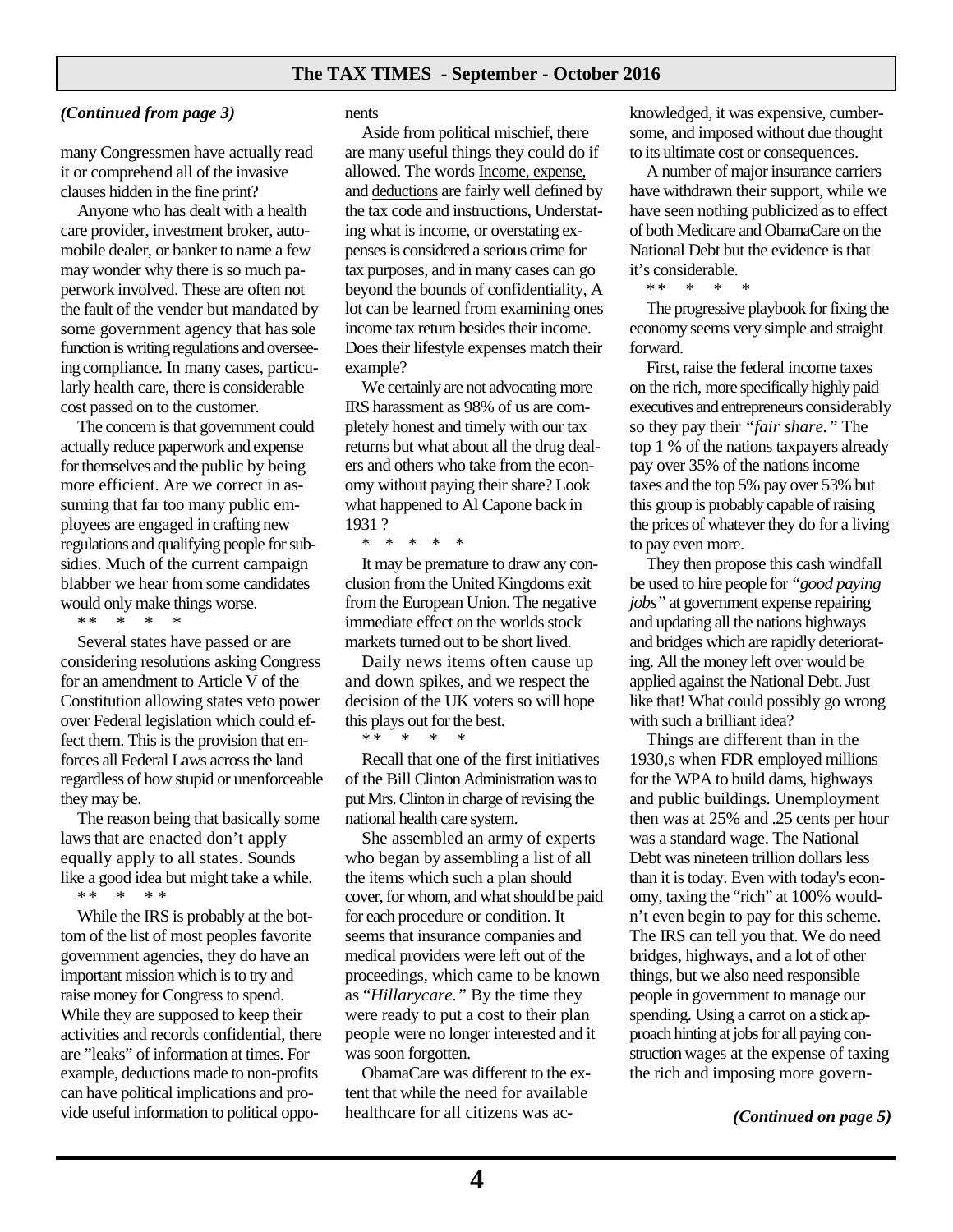#### *(Continued from page 4)*

ment is the wrong message for the economy, the country, and a guaranteed plan for disaster.<br>\*\*

\* \* \* \* \*

Job loss through domestic production being farmed out to overseas producers and foreign imports in general are blamed for much of our job loss in recent years.

While this is no doubt true to a large extent, perhaps we also have ourselves to blame. For years, many of our quality manufacturers were accepted worldwide as the best. As a former owner of a business selling tools and fasteners I know this to be true. We bought directly from domestic manufacturers while refusing to handle products not knowingly made in the USA because we knew that's what our customers wanted.

Go to most any store, and you will find products once proudly made in Wisconsin with *"made in China"* labels. While there are many reasons (excuses) for this, the net result is the loss of jobs and the flow of income out of the country. Just as important is the loss of American know-how and methods of doing business.

Perhaps the best answer is to look for and honor the "Made in U,S.A." label whenever possible and let venders know what your feelings are on the subject.

\* \* \* \* \*

Those opposed to showing a photo ID when exercising the privilege of voting don't give up easily. We admit it is time consuming, but is probably the best method yet to preserve the integrity of our election system.

We have sufficient examples of fraudulent voting practices ineligible persons attempting to vote right here in Wisconsin without protection for our legal citizens.

The State Elections Board reported only a 12% turnout for the August 2, primary at which a photo ID was not

required. Apparently the other 88% of those eligible were able to come up with other excuses for not voting. \* \* \* \* \*

Article lll, of U.S. Constitution gives the Supreme Court authority over other courts and the interpretation of laws and legal matters as they arise and according to the Constitution. Justices are appointed for a lifetime term by the existing President subject to approval by Congress.

In more recent years, with partisan politics and political parties drifting further apart with their platform beliefs and base of support, the Supreme Court seems more political than constitutional, and this will be a factor of concern in the coming Presidential election, \* \* \* \* \*

The choice between a headache or an upset stomach can be a tough call, but that seems to be what the 2016 Presidential race is boiling down to.

We realize that different things are important to each of us, our pocketbooks and our welfare and we may expect and hope for different things from the outcome of the election. However, is what we want necessarily what is best for, the security, welfare, and economy of the country? Sometimes it's a tough call.

So far the Presidential race seems to be concentrating on the honesty and personality of the candidates over their leadership and decision making abilities. There are a lot of qualities to look for in the leader of the free world, and often referred to as "*The most powerful person on earth."* How history books will treat the winner remains to be seen.

It would appear there is something wrong with the system that has given us two candidates so different from each other and so disliked by their opposition. Have we ever witnessed so much reporting from the media of daily polls, contributions, and public appearances?

While we can't question the accuracy of polls, they can be used influence the undecided. They seldom disclose details of how, where, or who was

polled. A straw vote indicates which way a handful of straw goes if thrown into the wind and sometimes little else.

While gross contribution figures to the candidate can indicate popularity, it is no secret that large donors expect something in return for their contributions. Either legislation favorable to their cause, key appointments from the administration, or an opportunity to dip into federal funds with their business Interests but not necessarily that of the country as a whole.

In any event, we will be glad when the election is over and are sure you will be also.

As usual, lots if things to wonder about.

*"Things That Make Us Wonder," consists of taxpayer related thoughts that occur to us from daily news events. We use reliable, published information and statistics, Some items are unimportant and probably not worth commenting about while others could easily be expanded to full length feature articles worthy of future study and action to protect our interests as taxpayers. We try to cover a wide variety of subjects in limited space and perhaps put a different spin on items from what you read in the papers or see on TV. We acknowledge that our perspective on some items in this column may be contrary to some of our readers. However, one of our purposes is to encourage debate, as we realize there are two sides to every question. Comments or suggestions are welcome for inclusion in future "TAX TIMES."* 

Jim Frink - BCTA

"Opportunity is missed by most people because it is dressed in overalls and looks like work." Thomas Edison